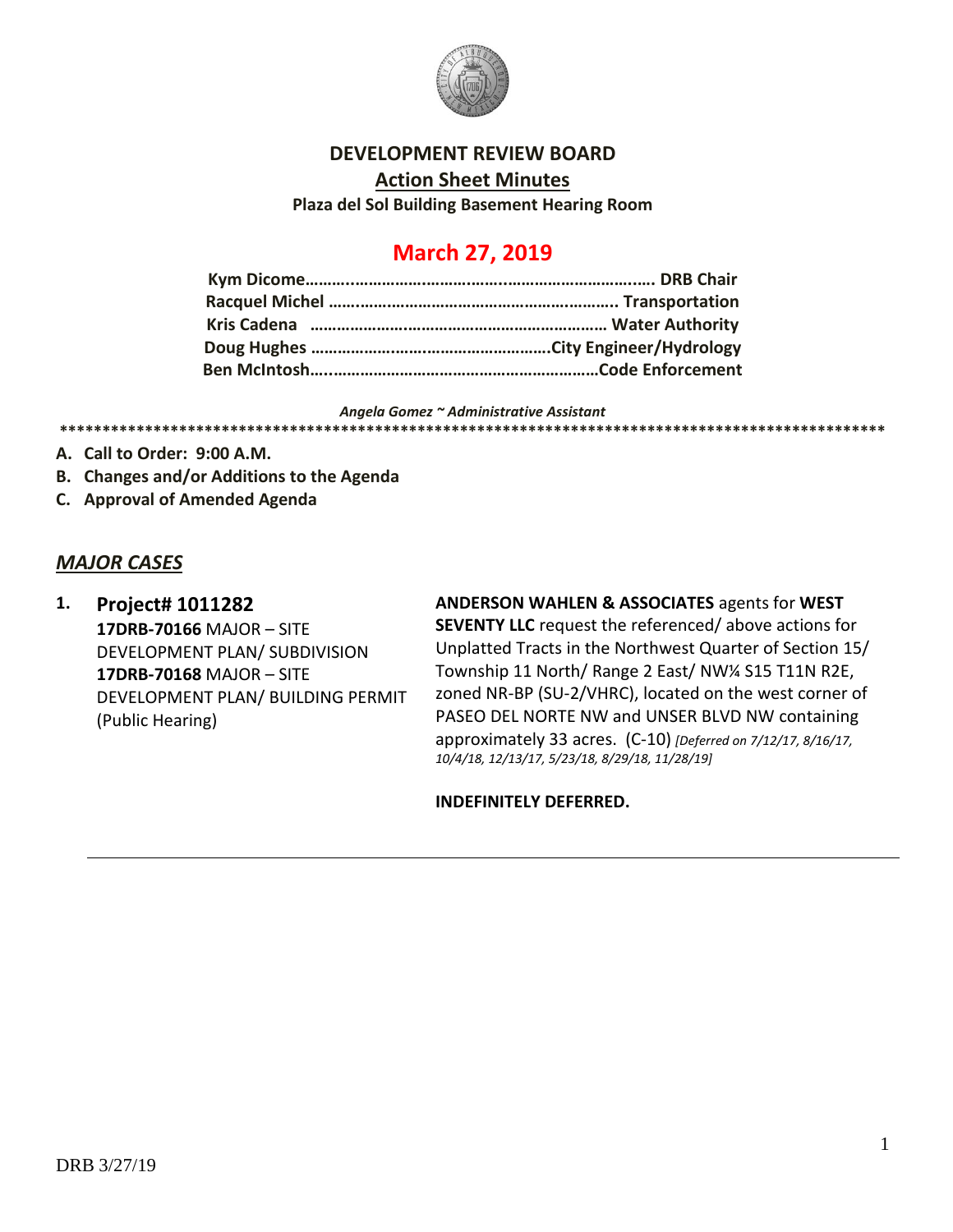**2**. **Project# PR-2019-002046 (1010582, 1001515) SI-2019-00032 -** SITE PLAN – DRB (Public Meeting)

**WILSON & COMPANY, agent(s**) for **COA SOLID WASTE MANAGEMENT DEPT**., request(s) the aforementioned action(s) for all or a portion of a northerly portion of TRACT 107B1A1 excluding portions of Right of Way and excluding a northerly portion, TRACT 107B1A2 excluding portion of Right of Way, TRACT in the SW Corner – TRACT 107B1B, TRACT 108A3A1A, TRACT 108A3A1B, and TRACT 108A3B, TRACTS 108A1A1B1B & 108A1A2B2**,** TRACT 108A1A2B1A, TRACT 107B2A2 excluding Rights of Way, TRACT 107B2A1, excluding portion of Right of Way, MRGCD Map#33, zoned NR-LM, located at 4600 EDITH BLVD NE (SE corner of COMANCHE RD NE AND EDITH BLVD NE), containing approximately 22.0 acre(s). (G-15) *[Deferred from 2/27/19]*

**PROPERTY OWNERS**: CITY OF ALBUQUERQUE

**REQUEST**: SITE PLAN FOR NEW ADMIN BUILDING, VEHICLE MAINTENANCE BUILDING, BIN REPAIR/WELD SHOP BUILDING AND STORAGE AREA, GUARD SHACK, RECYCLING DROP OFF AREA, PARKING AREAS AND CNG FUELING STATION

**DEFERRED TO MAY 1ST, 2019.**

### *MINOR CASES*

**3. Project# PR-2019-001981 SD-2019-00060** – PRELIMINARY/FINAL PLAT (Public Meeting)

**ARCH + PLAN LAND USE CONSULTANTS** agent(s) for **PAUL AND JOANN LUCERO** request(s) the aforementioned action(s) for all or a portion of LOT 7-A BLOCK 2 FORAKER GARDENS ADDN (REPL OF LT 7 BLK 2)**,** zoned R-1B, located at 618 PHOENIX AV NW+ 731 LA POBLANARD NW, east of  $8^{TH}$  STREET NW and north of MENUAL BLVD NW, containing approximately 0.45 acre(s). (H-14)

**PROPERTY OWNERS**: LUCERO PAUL R & JOANN M **REQUEST**: LOT LINE ADJUSTMENT

**IN THE MATTER OF THE AFOREMENTIONED APPLICATION, BEING IN COMPLIANCE WITH ALL APPLICABLE REQUIREMENTS OF THE DPM AND THE IDO, THE DRB HAS**  *APPROVED* **THE PRELIMINARY/FINAL PLAT. FINAL SIGN OFF IS DELEGATED TO: TRANSPORTATION AND PLANNING.**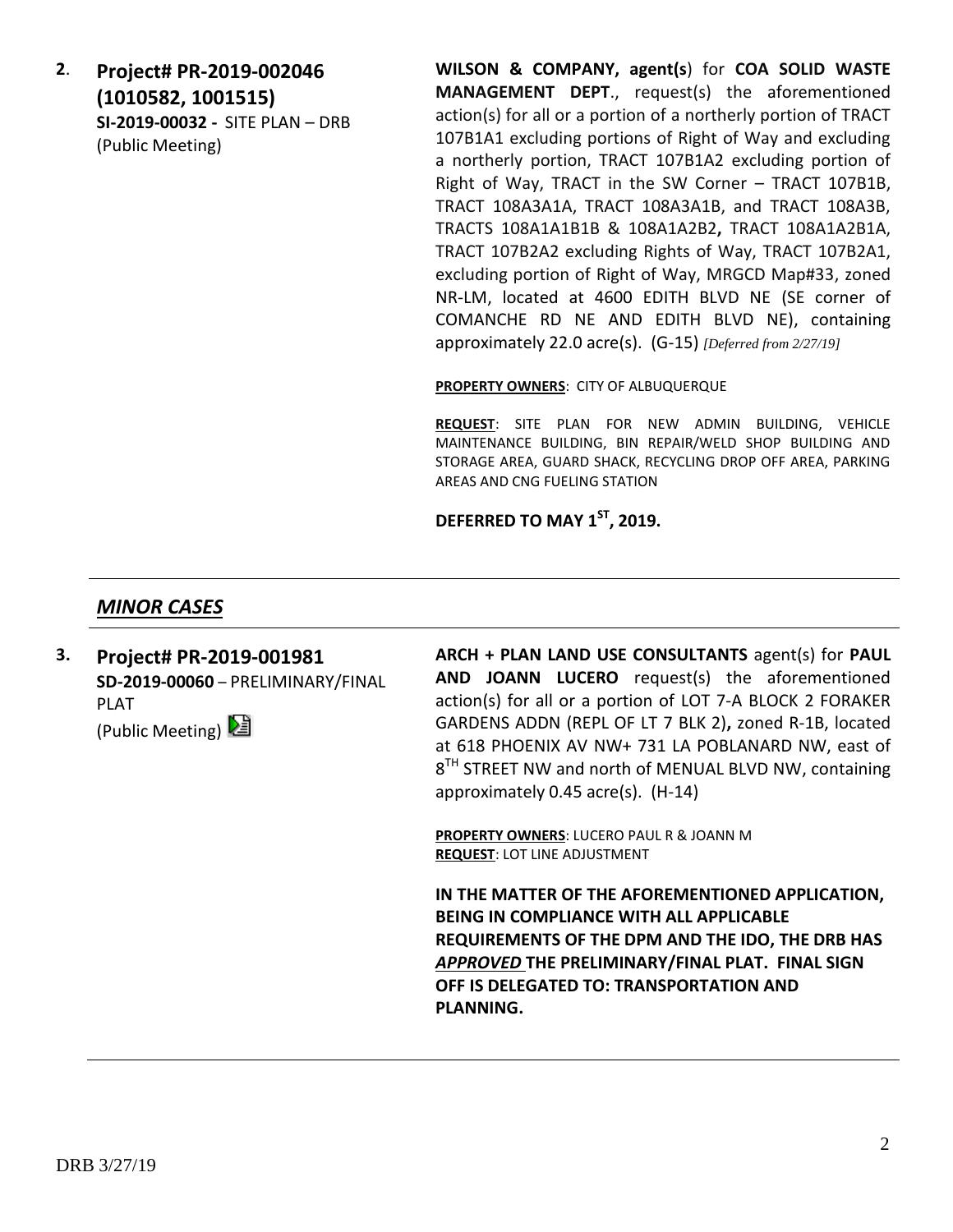| 4. | Project# PR-2018-001457           |  |  |
|----|-----------------------------------|--|--|
|    | SD-2019-00059 - PRELIMINARY/FINAL |  |  |
|    | PI AT                             |  |  |
|    | (Public Meeting)                  |  |  |

**ARCH + PLAN LAND USE CONSULTANTS** agent(s) for **CARL HAWKINS** request(s) the aforementioned action(s) for all or a portion of LOT 13-A PLAT of LOTS 12-A & 13-A MAJOR ACRES**,** zoned R-1D, located at 924 MAJOR AV NW east of  $12^{TH}$  ST NW and south of CANDELARIA RD NW, containing approximately .8152 acre(s). (G-14)

**PROPERTY OWNERS**: HAWKINS CARL P **REQUEST**: SUBDIVIDE 1 EXISTING LOT INTO 2 LOTS

**DEFERRED TO APRIL 10TH, 2019.**

### **5. Project# PR-2018-001559 (1009721) SD-2019-00058** – PRELIMINARY/FINAL PLAT (Public Meeting)

**ARCH + PLAN LAND USE CONSULTANTS** agent(s) for **JOHN AND LAURA FREED** request(s) the aforementioned action(s) for all or a portion of LOT 10-A-3-B, ALVARADO GARDENS UNIT 2, zoned R-A, located at 2710 CAMPBELL RD NW, containing approximately 0.3588 acre(s). (G-12)

**PROPERTY OWNERS**: FREED JOHN L & LAURA J **REQUEST**: REPLAT TO INCLUDE THE VACATED PRIVATE EASEMENT (SD-2018-00079)

**IN THE MATTER OF THE AFOREMENTIONED APPLICATION, BEING IN COMPLIANCE WITH ALL APPLICABLE REQUIREMENTS OF THE DPM AND THE IDO, THE DRB HAS**  *APPROVED***THE PRELIMINARY/FINAL PLAT. FINAL SIGN OFF IS DELEGATED TO: PLANNING FOR UTILITY COMPANY SIGNATURES AND AGIS DXF.**

**6. Project# PR-2018-001721 SD-2018-00097** – PRELIMINARY/FINAL PLAT

(Public Meeting)

**SURV-TEK INC.** agent(s) for **SWEENEY ET AL., UNSER CLIFFS, LLC** request(s) the aforementioned action(s) for all or a portion of LOTS 13 & 14 BLOCK 1**,** UNSER CLIFFS SUBDIVISION**,** zoned R-1D, located at RIM ROCK CIRCLE between east of UNSER BLVD NW and north of MOLTEN ROCK RD NW, containing approximately 0.7617 acre(s). (D-10) *[Deferred from 10/31/18, 12/19/18, 1/16/19, 2/27/19]*

**PROPERTY OWNERS**: SWEENEY WALTER C III & MARY E ETAL **REQUEST**: CONSOLIDATION OF 2 LOTS INTO 1

**DEFERRED TO MAY 1ST, 2019.**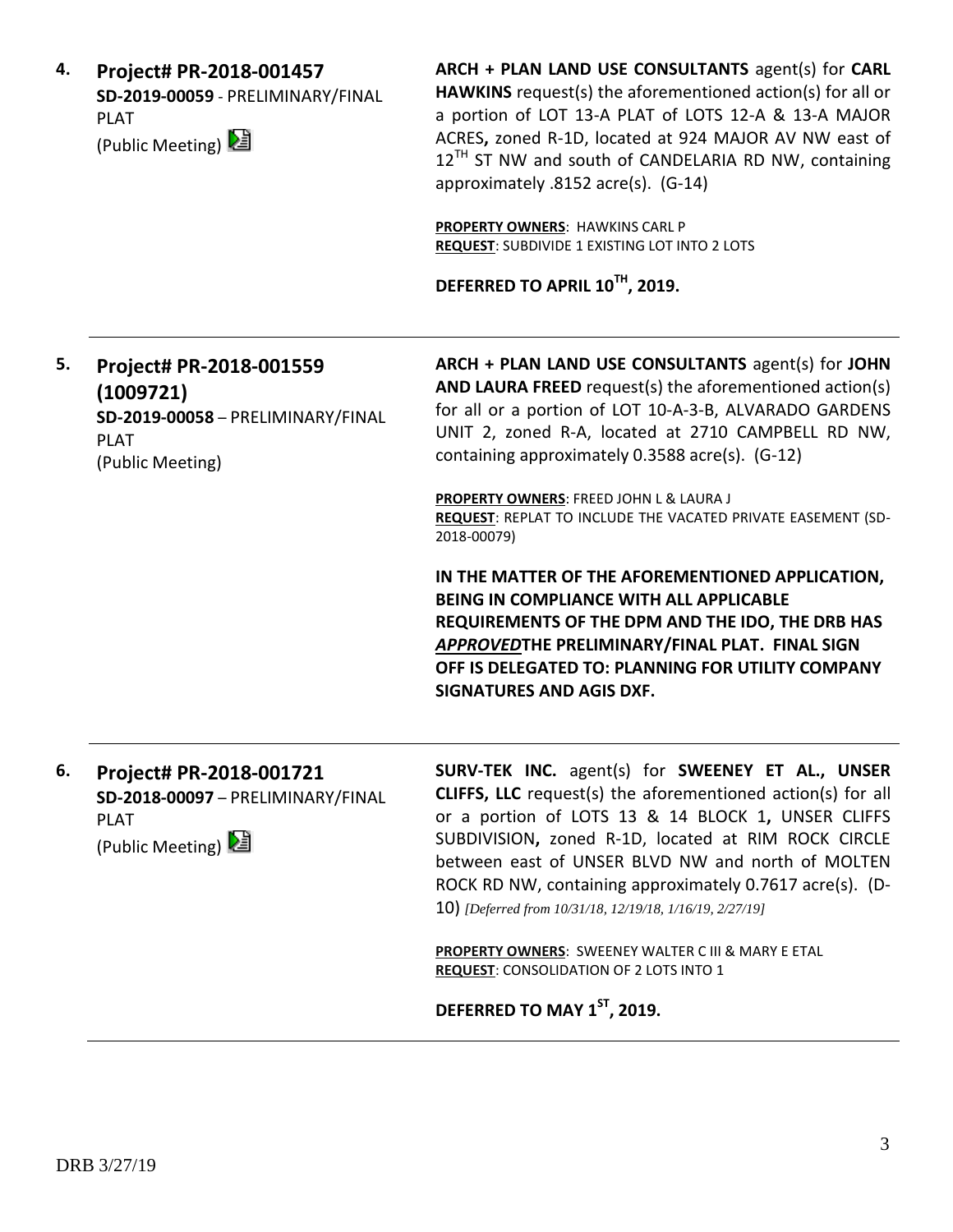| 7. | Project# PR-2019-002044                 |
|----|-----------------------------------------|
|    | (1011642)                               |
|    | <b>SD-2019-00034 - PRELIMINARY PLAT</b> |
|    | SD-2019-00030 - SITE PLAN - DRB         |
|    | SD-2019-00039-TEMP DEFERRAL OF          |
|    | <b>SIDFWALK</b>                         |
|    | SD-2019-00040 -SIDEWALK WAIVER          |
|    | (Public Hearing)                        |

**MARK GOODWIN & ASSOCIATES, PA** agent(s) for **CINNAMON MORNING DEVELOPMENT, LLC** request(s) the aforementioned action(s) for all or a portion of LOT 3 ALVARADO GARDENS ADDN UNIT 1**,** zoned R-A, located at 2700 RIO GRANDE BLVD NW, south of CAMPBELL RD NW and north of MATTHEW AVE NW containing approximately 2.5103 acre(s). (G-12 & G-13)*[Deferred from 2/27/19, 3/20/19]*

**PROPERTY OWNERS**: PERCILICK SUE E **REQUEST**: SUBDIVIDE INTO 8 LOTS (CLUSTER DEVELOPMENT)

**DEFERRED TO APRIL 24TH, 2019**

#### **8. Project# PR-2018-001996 (1010401, 1004404) SD-2019-00028 -** AMENDMENT TO PRELIMINARY PLAT **SD-2019-00023 –** VACATION OF TEMPORARY PUBLIC ROADWAY EASEMENT **SD-2019-00030** – VACATION OF A PUBLIC WATER EASEMENT **SD-2019-00031** – VACATION OF A PUBLIC ROADWAY EASEMENT (Public Hearing) **PRICE LAND AND DEVELOPMENT GROUP** agent(s) for **PV TRAILS ALBUQUERQUE, LLC** request(s) the aforementioned action(s) for all or a portion of TRACT H, DURANGO UNIT 1 (AKA DURANGO UNITS 3A & 3B) **,** zoned R-1D, located on WOODMONT AVE between RAINBOW AVE and PASEO DEL NORTE BLVD, containing approximately 18.83 acre(s). (C-9) *[Deferred from 2/13/19, 2/27/19, 3/20/19]* **PROPERTY OWNERS**: PV TRAILS ALBUQUERQUE LLC **REQUEST**: AMEND PRELIMINARY PLAT FOR 35 RESIDENTIAL LOTS AND 1 TRACT **DEFERRED TO APRIL 10TH, 2019. 9. Project# PR-2018-001996 PRICE LAND AND DEVELOPMENT GROUP** agent(s) for **PV**

**(1010401, 1004404) SD-2019-00024 -** PRELIMINARY PLAT **VA-2019-00032 –** TEMPORARY DEFERRAL OF SIDEWALK **VA-2019-00031** – SIDEWALK WAIVER **SD-2019-00029** – VACATION OF PUBLIC ROADWAY EASEMENT **SD-2019-00025** – VACATION OF A PUBLIC WATER AND SANITARY SEWER EASEMENT (Public Hearing)

**TRAILS ALBUQUERQUE, LLC** request(s) the aforementioned action(s) for all or a portion of TRACT H, DURANGO UNIT 1 (AKA DURANGO UNITS 4 & 5) **,** zoned R-1D, located on WOODMONT AVE between RAINBOW AVE and PASEO DEL NORTE BLVD, containing approximately 11.32 acre(s). (C-9) *[Deferred from 2/13/19, 2/27/19, 3/20/19]*

**PROPERTY OWNERS**: PV TRAILS ALBUQUERQUE LLC **REQUEST**: PRELIMINARY PLAT FOR 39 RESIDENTIAL LOTS

**DEFERRED TO APRIL 10TH, 2019**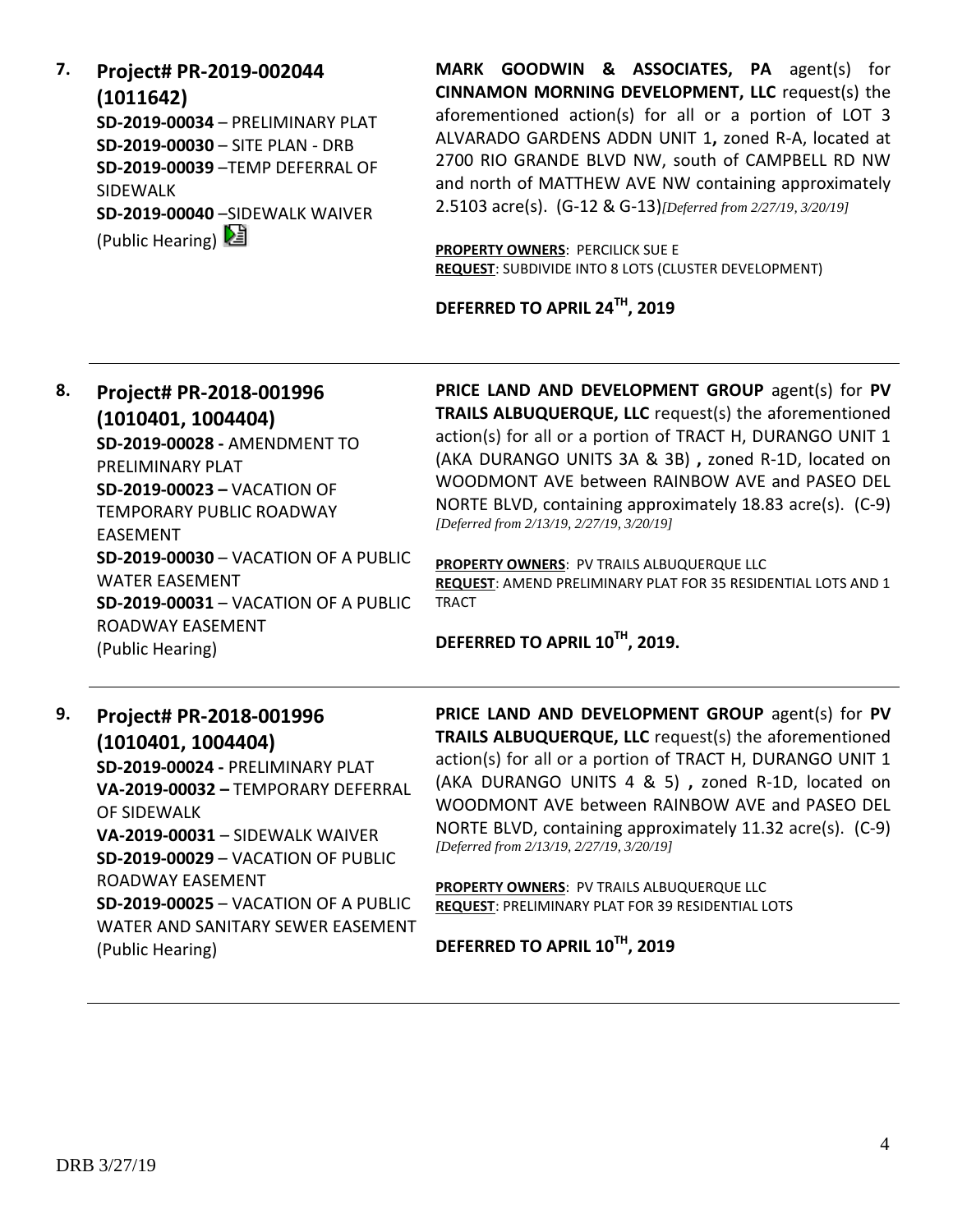|     | (1004404)<br>SD-2019-00026 - PRELIMINARY PLAT<br>VA-2019-00033 - TEMPORARY DEFERRAL<br>OF SIDEWALK<br><b>SD-2019-0027 - VACATION OF</b><br>TEMPORARY PUBLIC DRAINAGE<br><b>EASEMENT</b><br>(Public Hearing) | <b>TRAILS ALBUQUERQUE, LLC</b> request(s) the aforementioned<br>action(s) for all or a portion of TRACT 6 BULK LAND PLAT OF<br>THE TRAILS UNIT 3A & TRACT C CORRECTION PLAT OF<br>VALLE PRADO UNIT 3 (AKA VALLE PRADO UNITS 4 & 5),<br>zoned R-1D, located on WOODMONT AVE between<br>RAINBOW AVE and PASEO DEL NORTE BLVD, containing<br>approximately 15.52 acre(s). $(C-9)$ [Deferred from 2/13/19, 3/6/19,<br>$3/20/19$ ]<br>PROPERTY OWNERS: PV TRAILS ALBUQUERQUE LLC<br><b>REQUEST: PRELIMINARY PLAT FOR 93 RESIDENTIAL LOTS</b> |
|-----|-------------------------------------------------------------------------------------------------------------------------------------------------------------------------------------------------------------|-----------------------------------------------------------------------------------------------------------------------------------------------------------------------------------------------------------------------------------------------------------------------------------------------------------------------------------------------------------------------------------------------------------------------------------------------------------------------------------------------------------------------------------------|
|     |                                                                                                                                                                                                             | DEFERRED TO APRIL 10TH, 2019.                                                                                                                                                                                                                                                                                                                                                                                                                                                                                                           |
| 11. | Project# PR-2018-001405<br>(1007489, 1007720)<br><b>SD-2019-00020 - VACATION OF AN</b><br><b>EASEMENT</b><br>(Public Hearing)                                                                               | ISAACSON & ARFMAN, PA agent(s) for YES HOUSING, INC.<br>request(s) the aforementioned action(s) for all or a portion<br>of TRACT A PLAT & VACATION REQUEST FOR TRACTS A & B<br>WEST ROUTE 66 ADDN, zoned MX-M, located west of<br>UNSER BLVD NW and north of CENTRAL AVENUE NW,<br>containing approximately 6.2218 acre(s). (K-10) [Deferred from<br>2/13/19, 2/27/19, 3/6/19, 3/20/19]                                                                                                                                                 |
|     |                                                                                                                                                                                                             | <b>PROPERTY OWNERS: CITY OF ALBUQUERQUE</b><br><b>REQUEST: VACATION OF PARKING EASEMENT</b>                                                                                                                                                                                                                                                                                                                                                                                                                                             |
|     |                                                                                                                                                                                                             | DEFERRED TO APRIL 3 <sup>RD</sup> , 2019.                                                                                                                                                                                                                                                                                                                                                                                                                                                                                               |
|     | 12. Project# PR-2018-001431<br>(1001081)<br>SI-2019-00059 - FINAL SIGN OFF OF EPC<br>SITE PLAN(18EPC-40037)<br>(Public Meeting)                                                                             | <b>CONSENSUS PLANNING, INC.</b> agent(s) for CITY OF<br>ALBUQUERQUE, FIRE DEPARTMENT AND DEPARTMENT OF<br>MUNICIPAL DEVELOPMENT request(s) the aforementioned<br>action(s) for all or a portion of PARCEL D WITHIN LOT 23,<br>BLOCK 31, SNOW HEIGHTS ADDN and VACATED PORTIONS<br>OF SNOW HEIGHTS CIRCLE NE, zoned MX-M (NR-SU),<br>located on MENAUL BLVD NE, west of EUBANK BLVD NE<br>and east of GLORIETA ST NE, containing approximately<br>1.2105 acre(s). (H-20) [Deferred from 3/6/19, 3/20/19]                                 |
|     |                                                                                                                                                                                                             | PROPERTY OWNERS: CITY OF ALBUQUERQUE<br><b>REQUEST: EPC SITE PLAN SIGN OFF FOR FIRE STATION #9</b>                                                                                                                                                                                                                                                                                                                                                                                                                                      |
|     |                                                                                                                                                                                                             | IN THE MATTER OF THE AFOREMENTIONED APPLICATION,<br><b>BEING</b><br>IN<br><b>COMPLIANCE</b><br><b>WITH</b><br><b>ALL</b><br><b>APPLICABLE</b><br>REQUIREMENTS OF THE DPM AND THE IDO, THE DRB HAS<br>APPROVED THE FINAL SIGN OFF OF EPC SITE PLAN. FINAL<br>SIGN-OFF DELEGATED TO PLANNING AND TO WATER<br><b>AUTHORITY.</b>                                                                                                                                                                                                            |

**PRICE LAND AND DEVELOPMENT GROUP** agent(s) for **PV TRAILS ALBUQUERQUE, LLC** request(s) the aforementioned

**10. Project# PR-2018-001991**